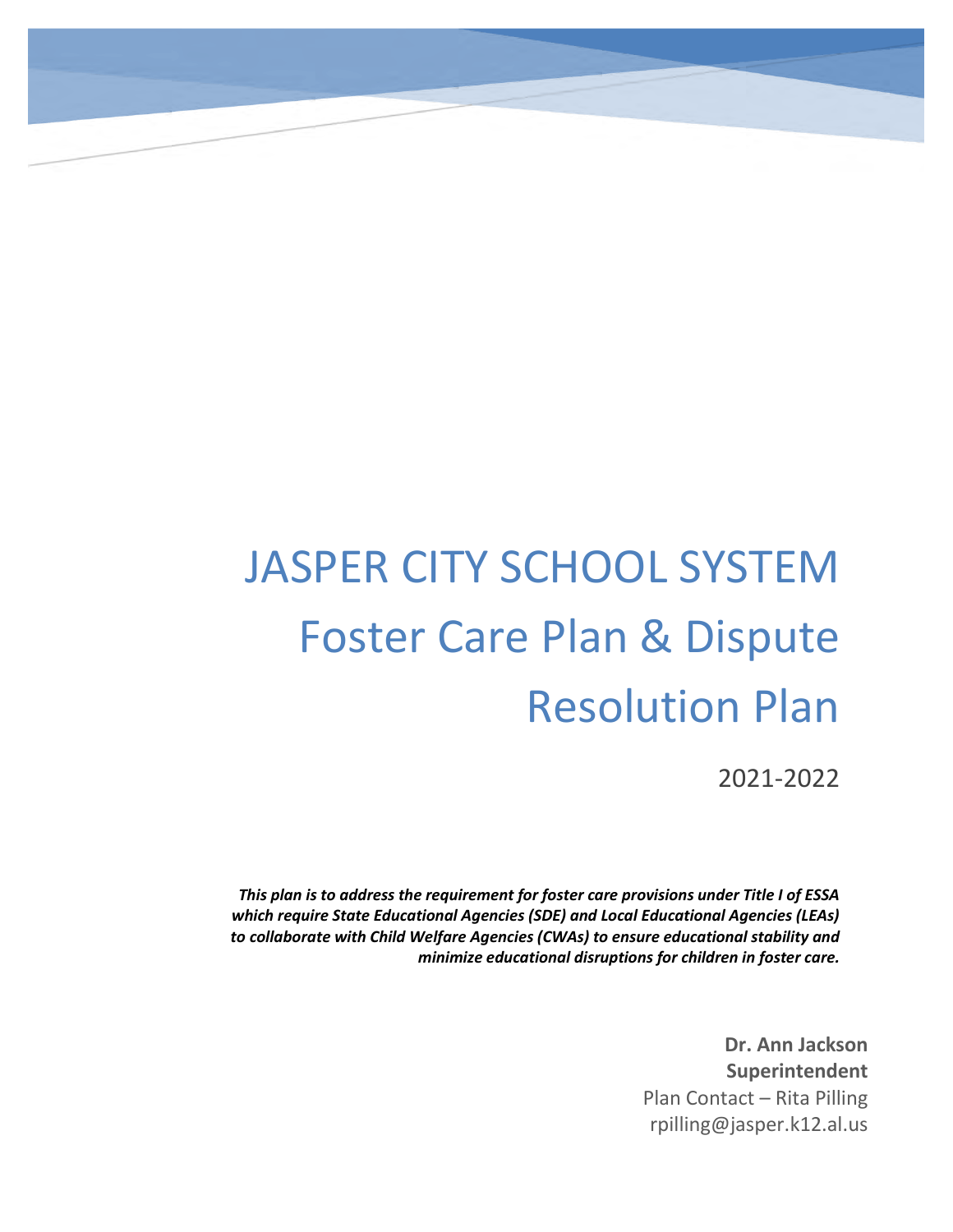*This plan is to address the requirement for foster care provisions under Title I of ESSA which require State Educational Agencies (SDE) and Local Educational Agencies (LEAs) to collaborate with Child Welfare Agencies (CWAs) to ensure educational stability and minimize educational disruptions for children in foster care.*

Jasper City Schools are committed to provide all students with sound educational experiences. We recognize that foster children are at an increased risk of grade retention, gaps in academic achievement, low high school graduation rates, and postsecondary enrollment. These provisions promote greater stability for children in foster care so that they can continue their education without disruption, maintain important relationships with peers and adults, and have the opportunity to achieve college and career readiness.

The educational stability includes that (1) a child in foster care will remain in the child's school of origin, unless a determination is made that it is not in the child's best interest to remain in the school and (2) if a determination is made that it is not in the child's best interest to remain in the school of origin, the child will be immediately enrolled in the school of residence, even if the child is unable to produce records normally required for enrollment.

# **Assurances**

- Each placement of the child in foster care takes into account the appropriateness of the current educational setting and the proximity to the school in which the child is enrolled at the time of placement.
- The state child welfare agency will coordinate with appropriate local educational agencies to ensure that the child remains in the school in which the child is enrolled at the time of placement.
- If it is not in the best interest of the child to return to the resident school, the child will immediately be provided appropriate enrollment in Jasper City Schools.
- Jasper City Schools will gather and maintain educational records and promptly send them to any district where the child moves.

## **Committee**

If deemed necessary, a committee will meet to determine the appropriate placement of each foster care child. The committee will be comprised of the site administrator, the Foster Care Liaison, and a member of the CWA. The determining factors that may be evaluated include:

- Proximity of the resource family to the child's present school,
- Safety considerations,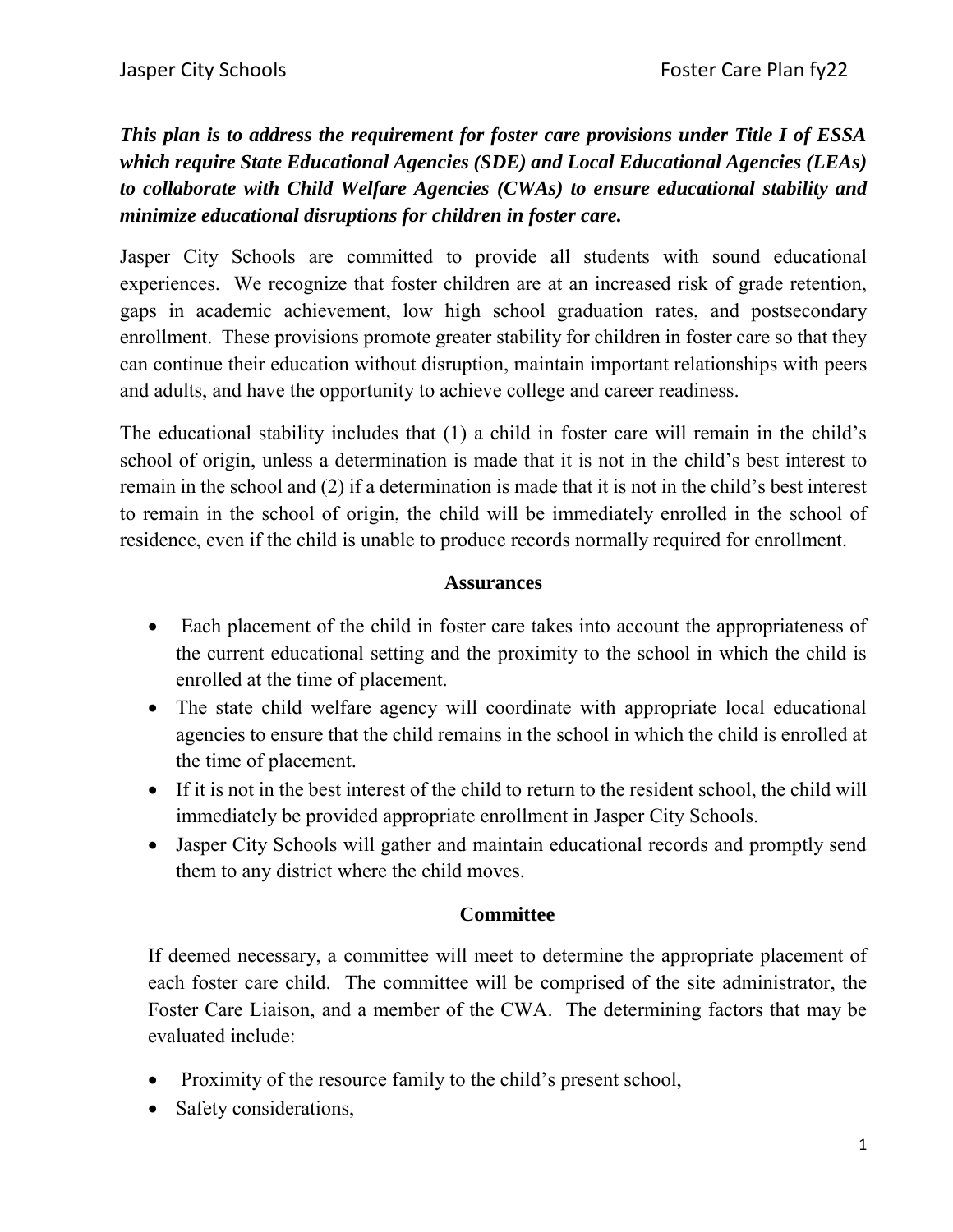# Jasper City Schools **Foster Care Plan fy**

- Age and grade level of the child as it relates to the other best interest factors,
- Needs of the child, including social adjustment and well-being,
- Child's performance, continuity of education and engagement in the school the child presently attends,
- Child's special educational programming if the child is classified,
- Point of time in the year,
- Child's permanency goal and likelihood of reunification,
- Anticipated duration of the placement,
- Preferences of the child,
- Preferences of the child's parent(s) or educational decision maker(s),
- The child's attachment to the school, including meaningful relationships with staff and peers,
- Placement of the child's sibling(s),
- Influence of the school climate on the child, including safety,
- Availability and quality of the services in the school to meet the child's educational and socioemotional needs,
- History of school transfers and how they have impacted the child,
- How the length of the commute would impact the child, based on the child's developmental stages,
- Whether the child is a student with a disability under the IDEA who is receiving special education and related services or a student with a disability under Section 504 who is receiving special education or related aids and services, and if so, the availability of those required services in a school other than the school or origin, and
- Whether the child is an EL and is receiving language services, and if so, the availability of those required services in a school other than the school of origin.

In the event of a disagreement regarding school placement for a child in foster care, the child welfare agency should be considered the final decision maker in making the best interest determination. The child welfare agency is uniquely positioned to assess vital noneducational factors such as safety, sibling placements, the child's permanency goal, and other components of the case plan. The child welfare agency also has the authority, capacity, and responsibility to collaborate with and gain information from multiple parties including parents, children, schools, and the court in making these decisions.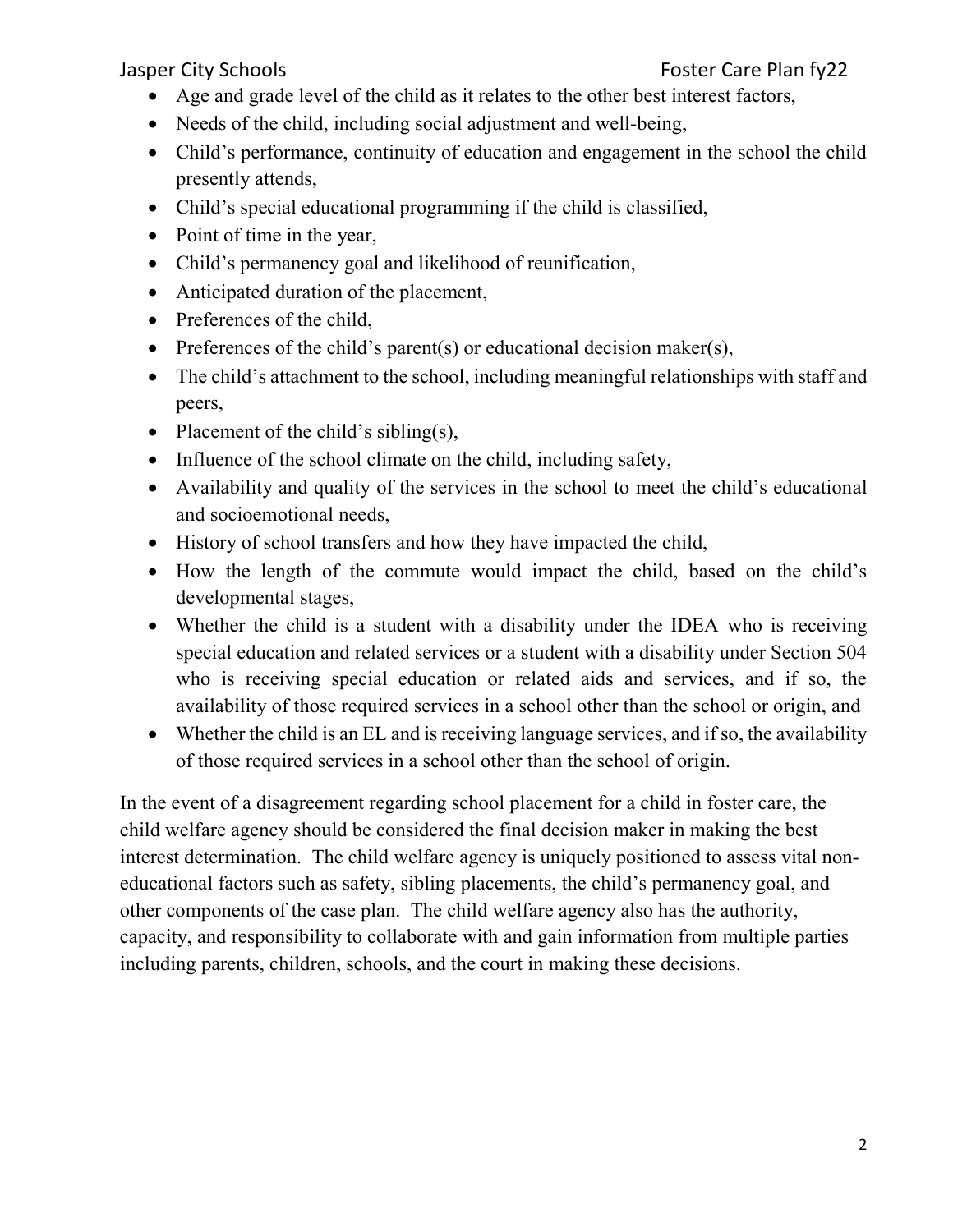# **EL Students**

Jasper City Schools will ensure that EL students in foster care will participate meaningfully and equally in educational programs by doing the following:

- Identifying and assessing all potential EL students in a timely, valid and reliable manner,
- Providing EL students with a language assistance program that is educationally sound and proven successful,
- Sufficiently staff and support the language assistance programs for EL students,
- Ensuring that EL students with disabilities are evaluated in a timely and appropriate manner for special education and disability-related services and that their language needs are considered in these evaluations and delivery of services,
- Monitoring and evaluating EL students in language assistance programs following federal guidelines,
- Continuing to evaluate the effectiveness of the language assistance program and progress of each student,
- Ensuring meaningful communication with the parents of EL students.

# **Foster Care Child Liaison (POC)**

Jasper City Schools will assign at least one person to serve as a Foster Care Child Liaison, or Point of Contact (POC). The Foster Child Liaison will work in the best interest of the child to ensure that all educational requirements are being met. The liaison will have access to available training and materials to keep them informed of any changes in the Foster Care Regulations. The liaison will work closely with state and child welfare agencies to:

- Coordinate with the corresponding child welfare agency,
- Lead the development of a process for making the best interest determination,
- Document the best interest determination,
- Facilitate the transfer of records and immediate enrollment,
- Facilitate data sharing with the child welfare agencies, consistent with FERPA and other privacy protocols,
- Develop and coordinate local transportation procedures,
- Ensure that children in foster care are enrolled in and regularly attending school, and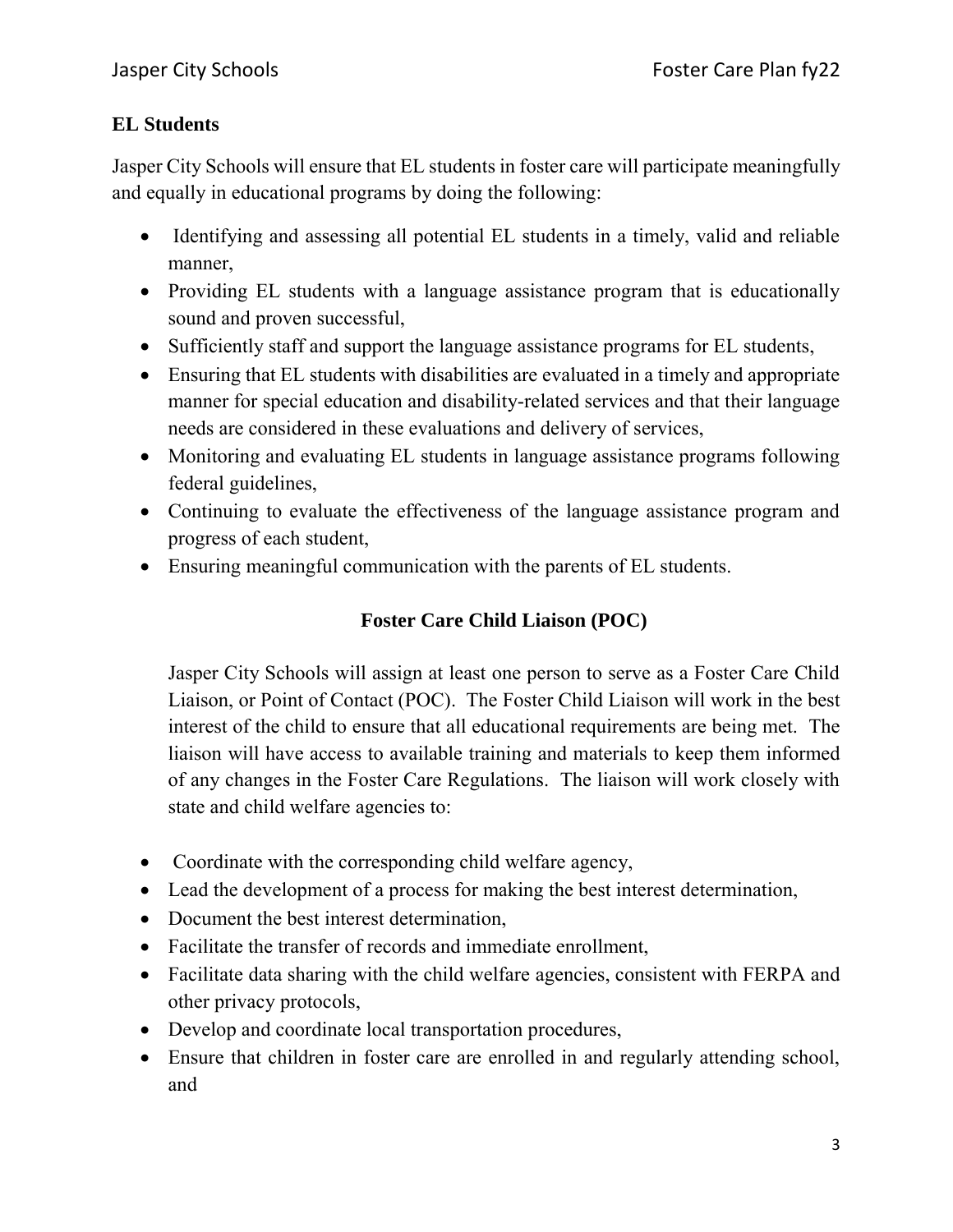Providing professional development and training to school staff on the Title I provisions and educational needs of children in foster care.

# **Enrollment of Students**

Foster care parents, social workers or other legal guardians will be allowed to immediately enroll children in Jasper City Schools. We understand that all necessary paperwork (birth certificates, shot records, academic records, special education records, etc.) may not be immediately available and we want to provide a smooth transition for the student into our school system. We will contact the school of origin for the records and make adaptations as needed. After enrollment, the following guardianship or legal custody documents shall be provided for verification by the foster care family or CWA:

- Power of Attorney
- Affidavit
- Court Order

## **IDEA Students**

The IDEA, Part B directs school systems to make a Free Appropriate Public Education (FAPE) available to all eligible children with disabilities in the Least Restrictive Environment (LRE). FAPE and IDEA includes provision of special education and related services at no cost to the parents in accordance with a properly developed Individualized Education Program (IEP). Each child's placement decision must be made by a group of knowledgeable persons.

Jasper City Schools will operate in accordance with all state and federal laws regarding special education students. Special education services will be provided to foster care students as they are to all students following the guidelines below:

- Educational placement will be determined annually and will be based on the child's IEP in accordance with the child's individual needs,
- The child will be placed in the least restrictive environment and unless they require some other arrangement, they will attend the school that he/she would attend if not disabled,
- Timely and expedited evaluations and eligibility determinations for highly mobile children with disabilities will be made when possible,
- Children in foster care will have access to related aids and services that are designed to meet their educational needs,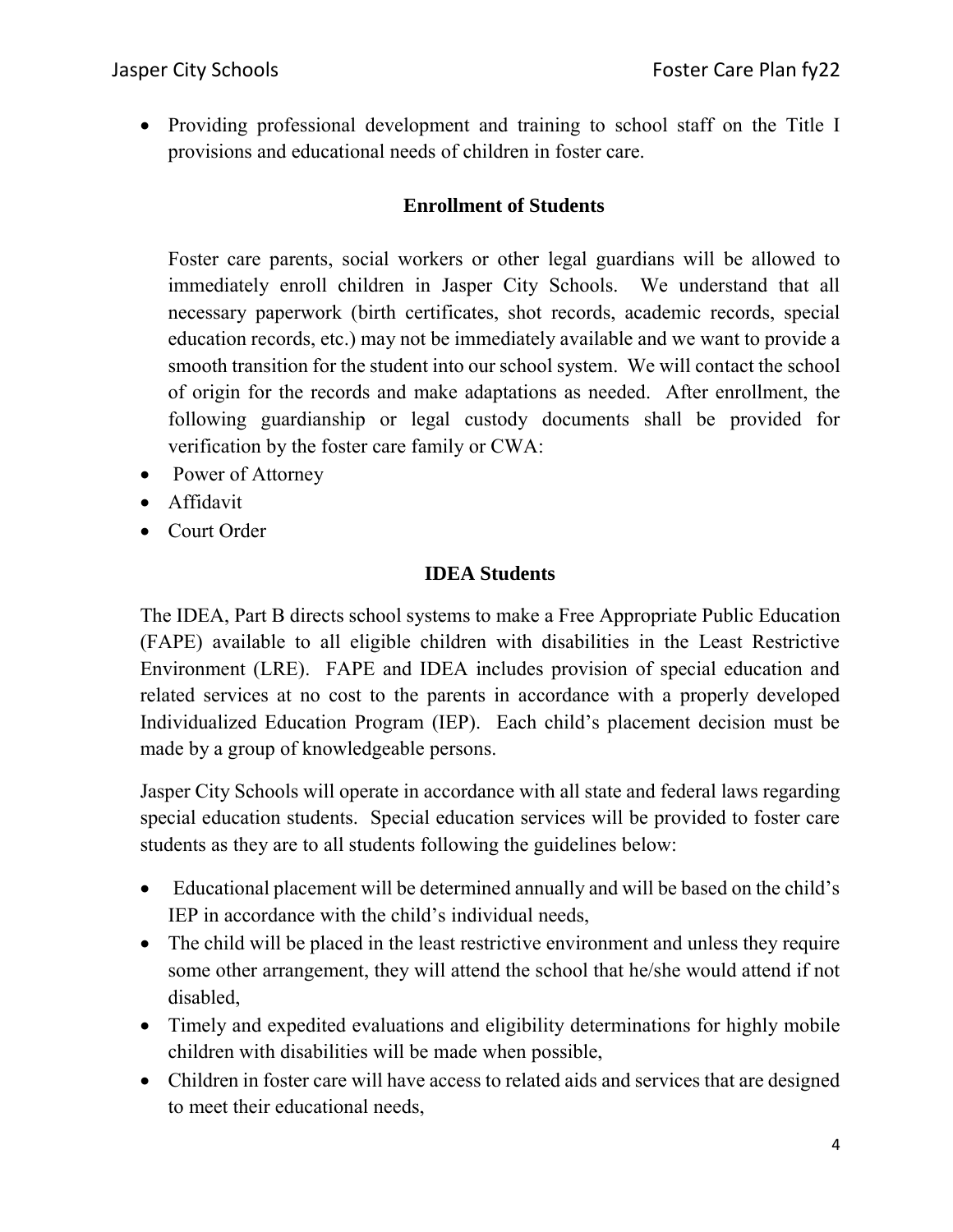Children in foster care will not be discriminated against and are considered a protected group.

## **Student Records**

Jasper City Schools will share education records with the CWA that are allowed by the Family Educational Rights and Privacy Act (FERPA). This allows educational agencies to disclose without parental consent educational records, including IDEA, of students in foster care to state agencies.

## **Transportation**

Jasper City Schools will coordinate with the CWA to develop and implement clear written procedures governing how transportation is provided to maintain children in foster care in their schools of origin. Jasper City Schools will also work with the CWA to reach an agreement in regards to covering the transportation costs. The agreement will cover how the transportation will be provided, arranged, and funded for the duration of the child's time in foster care. Each agreement can/will vary greatly because the needs of each child should be considered in making the decision on transportation.

## **Dispute Resolution & Best Interest Decisions**

In the event of a disagreement regarding school placement for a child in foster care, the child welfare agency should be considered the final decision maker in making the best interest determination. The child welfare agency is uniquely positioned to assess vital noneducational factors such as safety, sibling placements, the child's permanency goal, and other components of the case plan. The child welfare agency also has the authority, capacity, and responsibility to collaborate with and gain information from multiple parties including parents, children, schools, and the court in making these decisions.

Disputes that arise over the eligibility status and placement decisions of foster care students will be handled in the following manner according to Board policy:

- A. If a dispute arises regarding the denial of foster care status, the parent/guardian or unaccompanied youth shall be informed of the right to challenge the decision through the following levels:
	- Jasper City Schools' Liaison
	- Superintendent's Office
	- Board of Education
	- Alabama State Department of Education
- B. Possible Supporting Documentation for Best Interest Determination
	- Report cards
	- Progress reports